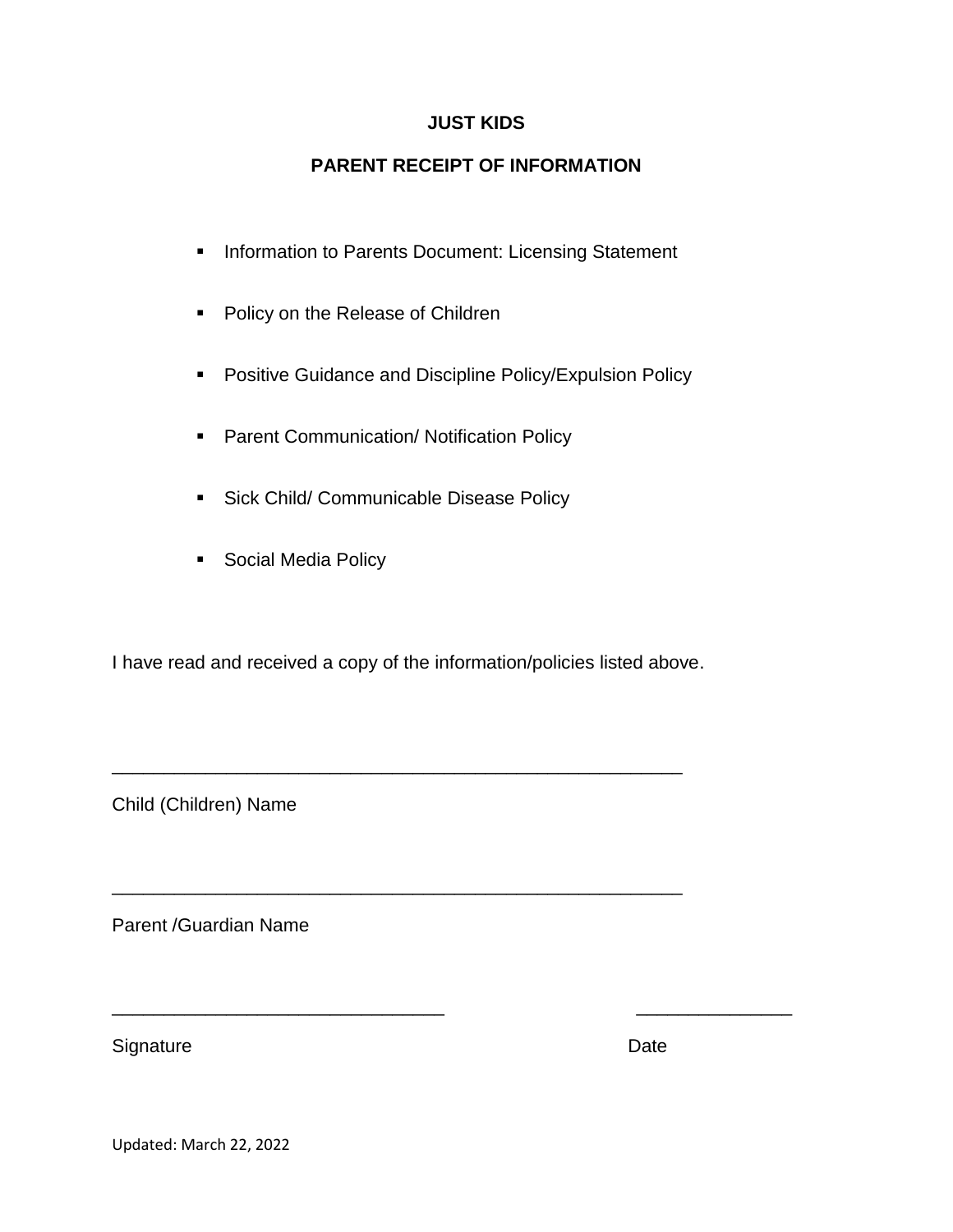#### **Department of children and Families Office of Licensing INFORMATION TO PARENTS**

Under provision of the Manual of Requirements for Child Care Centers(N.J.A.C. 10:122),every licensed child care center in New Jersey must provide to parents of enrolled children written information on parent visitation rights, State licensing requirements ,child abuse /neglect reporting requirements and other child care matters. The center must comply with the requirement by reproducing and distributing to parents this written statement, prepared by the Office of Licensing, Child Care and Youth Residential Licensing, in the Department of Children and Families. In keeping with this requirement, the center must secure every parent's signature attesting to his/her receipt of the information.

Our center is required by the State Child Care Center Licensing law to be licensed by the Office of Licensing (OOL), Child Care and Youth Residential Licensing, in a prominent location at our center .Look for it when you're in the center.

To be licensed ,our center must comply with the Manual of Requirements for Child Care Centers(the official licensing regulations).The regulations cover such areas as: physical environment/life safety; staff qualifications, supervision, and staff/child ratios; program activities and equipment ;health ,food and nutrition; rest and sleep requirements; parent/community participation; administrative and record keeping requirements; and others.

Our center must have on premises a copy of the Manual of Requirements for Child Care Center and make it available to interested parents for review. If you would like to review our copy, just ask any staff member. Parents may view a copy of the Manual of Requirements on the DCF website a[t www.state.nj.us/dcf/providers/licensing/laws/index.html](http://www.state.nj.us/dcf/providers/licensing/laws/index.html) or obtain a copy by sending a check or money order for \$5 made payable to the "Treasurer, State of New Jersey", and mailing it to: NJDCF, Office of Licensing, Publication Fees, PO Box 657,Trenton,NJ 08646-0657.

We encourage parents to discuss with us any questions or concerns about the policies and program of the center or the meaning, application or alleged violations of the Manual of Requirements for Child Care Centers. We will be happy to arrange a convenient opportunity for you to review and discuss these matters with us. If you suspect our center may be in violation of licensing requirements, you are entitled to report them to the Office of Licensing toll free at 1(877)667-9845.Of course, we would appreciate your bringing these concerns to our attention too.

Our center must have a policy concerning the release of children to parents or people authorized by parents to be responsible for the child. Please discuss with us your plans for your child's departure from the center.

Our center must have a policy about administering medicine and health care procedures and the management of communicable diseases. Please talk to us about these policies so we can work together to keep our children healthy.

Our center must have a policy concerning the expulsion of children from enrollment at the center. Please review this policy so we can work together to keep your child in our Center.

Parents are entitled to review the center's copy of the OOL's Inspection/Violation Reports on the center, which are issued after every State licensing inspection of our center .If there is a licensing complaint investigation, you are entitled to review the OOL's Complaint Investigation Summary Report, as well as any letters of enforcement or other actions taken against the center during the current licensing period. Let us know if you wish to review them and we will make them available for your review.

Our Center must cooperate with all DCF inspections/investigations. DCF staff may interview both staff members and children.

Our center must post its written statement of philosophy on child discipline in a prominent location and make a copy of it available to parents upon request. We encourage you to review it and discuss with us any questions you may have about it.

Our center must post a listing or diagram of those rooms and areas approved by the OOL for the children's use. Please talk to us if you have any questions about the center's space.

Our center must offer parents of enrolled children ample opportunity to assist the center in complying with licensing requirements; and to participate in and observe the activities of the center. Parents wishing to participate in the activities or operations of the center should discuss their interest with the center director, who can advise them of what opportunities are available.

Parents of enrolled children may visit our center at any time without having to secure prior approval from the director or any staff member .Please feel free to do so when you can. We welcome visits from our parents.

Our center must inform parents in advance of every field trip, outing, or special event away from the center, and must obtain prior written consent from parents before taking a child on each such trip.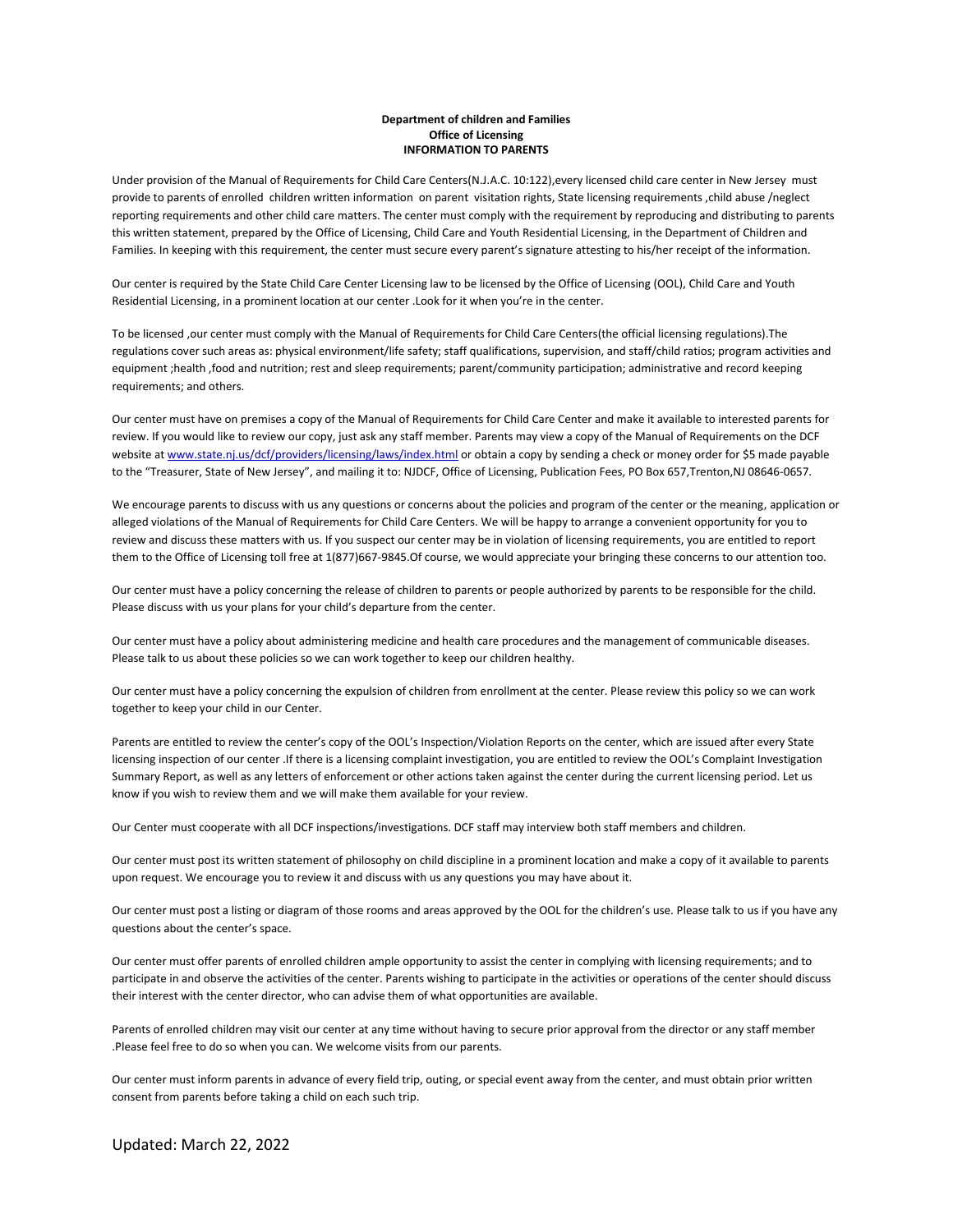Our center is required to provide reasonable accommodations for the children and /or parents with disabilities and to comply with the New Jersey Law Against Discrimination (LAD), PL. 1945, c 169(N.J.S.A. 10:5-1 et seq). Anyone who believes the center is not in compliance with these laws may contact the Division on Civil Rights in the New Jersey Department of Law and Public Safety for information about filing an LAD claim at (609)292-4605(TTY users may dial 711 to reach the New Jersey Relay Operator and ask for (609)292-7701),or may contact the United Department of Justice for information about filing an ADA claim at (800)514-0301 (voice) or (800)514-0383 (TTY).

Our center is require at least annually, to review the Consumer Product Safety Commission (CPSC),unsafe children's products list ,ensure that items on the list are not at the center, and make the list accessible to staff and parents and /or provide parents with the CPSC website at [www.cpsc.gov/cpsc.gov/cpscpub/prerel/prerel.html.](http://www.cpsc.gov/cpsc.gov/cpscpub/prerel/prerel.html) Internet access may be available at your local library .For more information call the CPSC at (800)638-2772.

Anyone who has reasonable cause to believe that an enrolled child has been or is being subjected to any form of hitting, corporal punishment, abusive language, ridicule, harsh, humiliating or frightening treatment, or any other kind of child abuse, neglect or exploitation by any adult, whether working at the center or not, is required by State law to report the concern immediately to the State Central Registry Hotline, toll free at (877) NJ ABUSE/ (877)652-2873. Such reports may be made anonymously. Parents may secure information about child abuse and neglect by contacting: DCF, Office of Communications and Legislation at (609)292-0422 or go t[o www.state.nj.us/dcf/](http://www.state.nj.us/dcf/) and select Publications.

#### Dear Parent:

In keeping with New Jersey's child care licensing requirements, we are obligated to provide you, as the parent of a child enrolled at our center, with the attached informational statement.

The statement highlights, among other things:

Your right to visit and observe our center at any time without having to secure prior permission.

The center's obligation to be licensed and comply with licensing standards and the obligation of all citizens to report suspected child abuse/neglect/exploitation to NJ Department of Children and families (NJDCF).

Please read this statement carefully and if you have any questions, feel free to contact me at (856)768-8190.

Sincerely,

Vanessa D'Erasmo Director of Just Kids

\*\*\*\*\*\*\*\*\*\*\*\*\*\*\*\*\*\*\*\*\*\*\*\*\*\*\*\*\*\*\*\*\*\*\*\*\*\*\*\*\*\*\*\*\*\*\*\*\*\*\*\*\*\*\*\*\*\*\*\*\*\*\*\*\*\*\*\*\*\*\*\*\*\*\*\*\*\*\*\*\*\*\*\*\*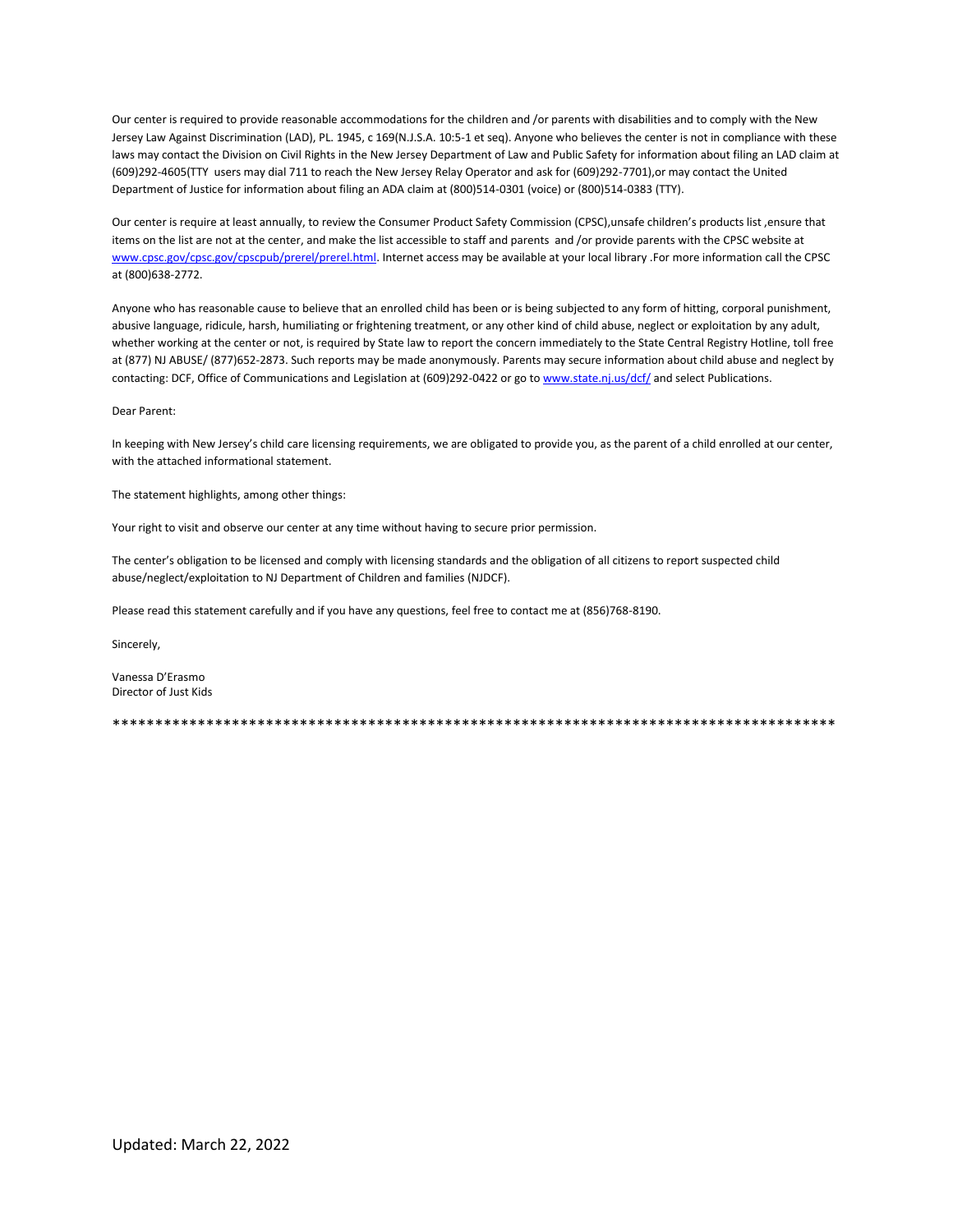# **ARCHWAY PROGRAMS JUST KIDS**

# **RELEASE OF CHILDREN POLICY**

- *a.* All persons picking up a child must enter the program site and provide proof of their identity; the care provider will then check the client's Child Development Form to determine whether the person is permitted to pick up the child. *The child can only be released to a person designated as parent 1 or parent 2 or be named as an authorized person to pick up on the Child Development Form., which was completed at the time of registration by the parent. A parent may call Just Kids to add an authorized person for pick up if there is an emergency.*
- *b. If a particular non-custodial parent has been denied access, or granted limited access, to the child by court order, the parent must provide this documentation. Just Kids will then comply with the order and maintain a copy in the program and in the office. If the non-custodial parent is not listed as parent 2 or as an authorized pick up person, Just Kids is unable to release the child to the parent.*
- c. If an authorized person, including a parent or guardian who comes to pick up a child, appears to be impaired in such a way that would threaten the health or safety of the child Just Kids staff will contact another person designated on the Child Development Form to pick up the child, and will not release the child to the individual who is impaired.
- d. If a parent or guardian is unable to pick up a child from the program, he or she must notify the program by 4:45 p.m. on that day of the alternative arrangements for pick-up. If an emergency occurs after 5:00 p.m., it may be necessary for the parent or guardian to make arrangements with a person on their emergency list.
- e. If a parent or guardian, or other authorized person, has not arrived by 6:00 p.m., Just Kids staff will call the parent and then the emergency contacts designated on the Child Development Form, in order to find an authorized person to pick up. The child will remain under the supervision of the Just Kids providers at all time.
	- $\bullet$  If the child has not been picked up by 7:00 p.m., Just Kids will call the 24 hour State Central Registry Hotline at1-877-NJ ABUSE (1-877-652-2873) to seek assistance in caring for the child.
- f. No child will be released from the program unsupervised except upon written instruction from the parent and approval by the Director.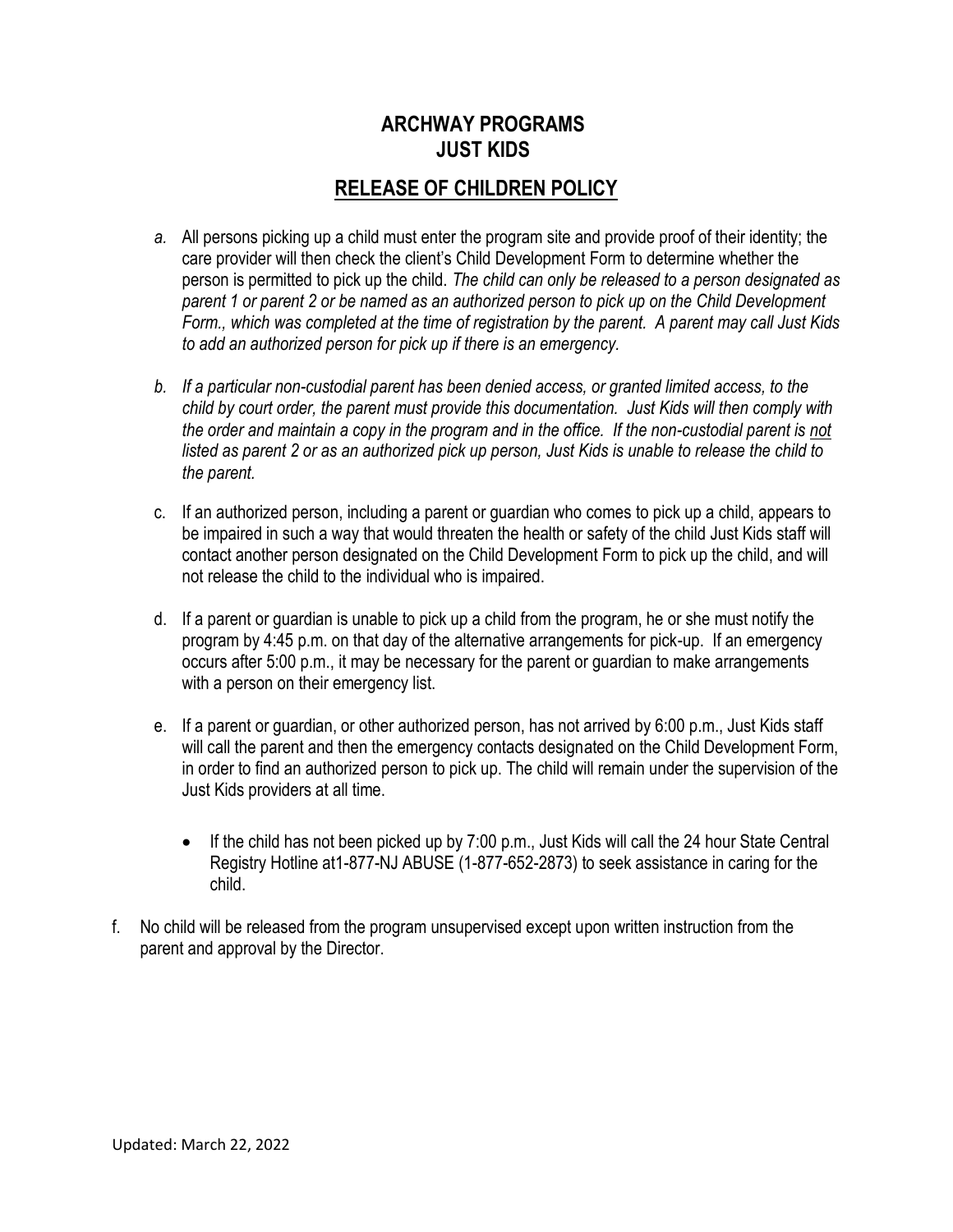#### **ARCHWAY PROGRAMS JUST KIDS DISCIPLINE POLICY**

JUST KIDS promotes positive behavior in children through: setting consistent and realistic limits; structuring the environment to meet needs of children; structuring the schedule and activities to meet the developmental and special needs of children; encouraging and reinforcing cooperation and other pro-social behaviors; and teaching and modeling positive communication and interaction between staff and children. However, as in the schools, Just Kids has *a zero tolerance policy regarding physical aggression*. Just Kids encourages the children to participate in establishing the discipline rules for their group. These rules are posted so that all children will be aware of their limits.

Behavioral issues are first dealt with pro-actively within the program. Behaviors that are developmentally appropriate for the child or children are dealt in a teaching manner rather than in a disciplinary manner. Ex. a six year old not staying in his/her seat without verbal redirection. Children will not be disciplined for failing to eat or sleep (if applicable to the child) or for soiling themselves.

When a child has difficulty participating within the rules of the program, the parent or guardian will be notified as outlined below. Staff will use a variety of interventions from the least intrusive and restrictive first to suspension from program, if warranted. These may include interventions such as using "think about it time", re-directing the child to another activity, pointing out logical or logical consequences to the child's behavior. Staff will utilize the parents as resources to help problem solve what interventions work best for a particular issue or problem. Just Kids makes the final decision regarding all disciplinary action based upon the individual case using the framework below:

**Verbal communication** is warranted with a parent for the following:

- Behavior against the rules of the program which has been exhibited multiple days and staff interventions may have worked to change the behavior at the moment, however, the behavior is on-going.
- This could take place in the form of a private short discussion at pick up time or a parent conference.

**Written communication** is warranted with a parent for the following using the Conduct Form:

- Behavior against the rules of the program that has been on -going and staff interventions have been generally ineffective. This includes on -going disrespect, disruptiveness, inappropriate language and defiant behavior.
- Behavior which puts the child or other children in jeopardy such as running off school grounds or out of the program room without permission, hitting another child, destruction of property, and self-injurious behaviors.

A parent conference will be held for infractions that warrant a written communication in order to problem solve the issue at this time.

A parent may be called to immediately pick up a child from the program if his/her behavior is not manageable within the program.

**Suspension** must be approved by the District Manager and is warranted for the following:

- The same or similar severe behaviors which have been written up a minimum of three times for the child.
- Child using inappropriate language or name calling directed at another which is seen as offensive to others.
- Behavior that puts the child or other children at imminent risk including: seriously verbally or physically threatening behavior, intimidating, physical fighting, hitting, biting, spitting upon or otherwise harming another.
- Physically assaulting a staff person.
- Child bringing an item that could be used as a weapon to program. (In this case the weapon is confiscated and the parent immediately called to pick up the child.)

A parent may be called to immediately pick up a child from the program if his/her behavior is not manageable within the program. *There is no refund of tuition for days missed due to suspension.*

Typically, there is a day between the parent notification of a suspension and the suspension date in order to assist the parent if finding alternate care. The suspension is for the next day if the child is seriously threatening another child or assaulted a provider. The length of the suspension will be determined on an individual basis. A parent conference may be required to take place in order for the child to return to the program.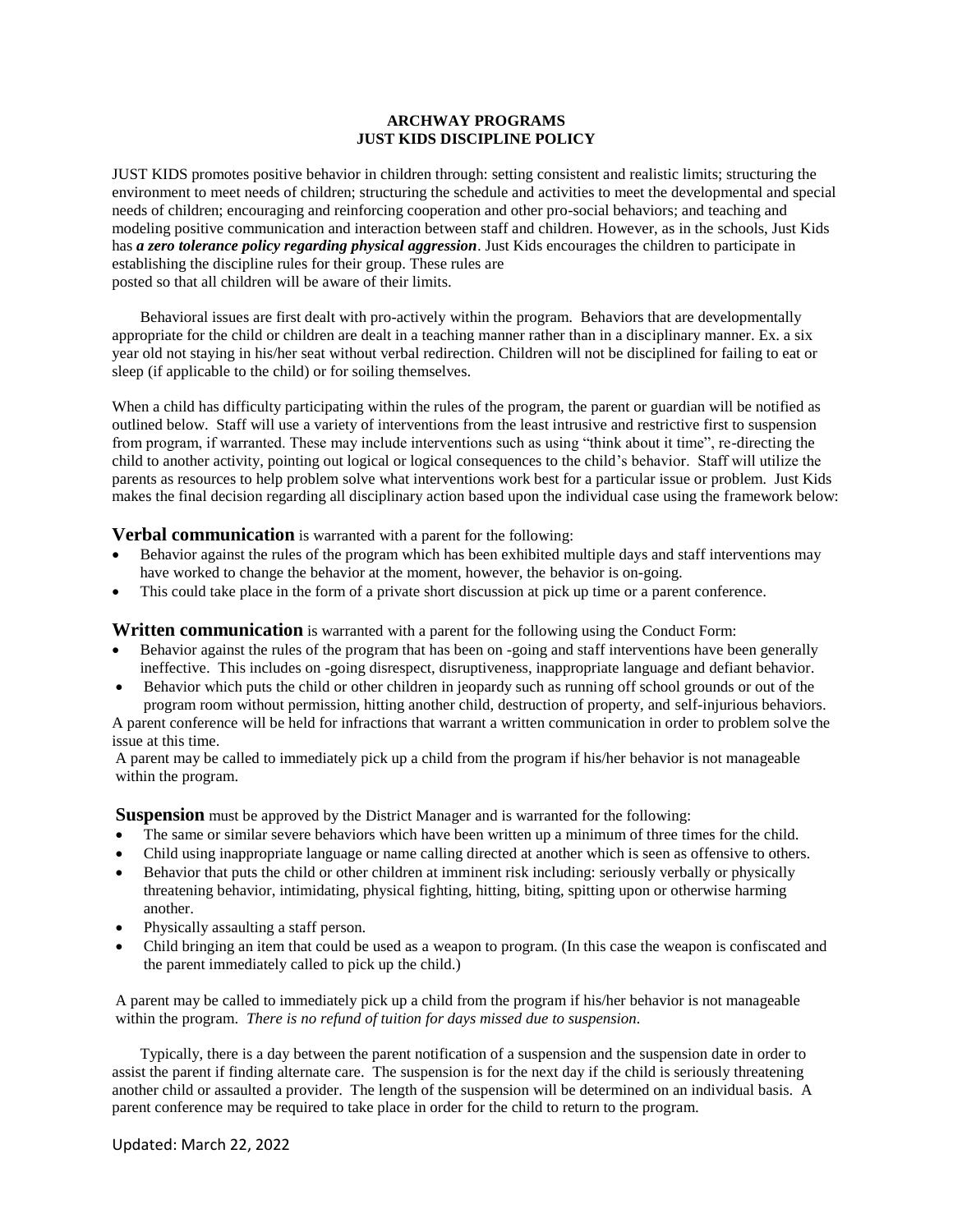**Expulsion Policy:** Just Kids reserves the right to terminate care for a child.

#### **Reasons for Termination of Care:**

- On-going behavior that a child has been suspended for previously.
- Behavior that places the child, other children or program at risk.
- Failure to pay monthly tuition or fees due to Just Kids.
- Parents' failure to follow Just Kid procedures outlined in Parent Handbook.
- Parents' acting in an abusive or harassing manner toward providers, staff or other participants in the program. This includes verbal abuse to staff in front of enrolled children.

**Parent Conference**: A parent conference to communicate and develop interventions or action plan takes place prior to the decision to terminate unless termination is due to an act or threat of violence, failure to pay, and or parent's abusive/ harassing behavior.

**Decision Making for Termination**: Each recommendation is reviewed by the District Manager and JUST KIDS administration. A decision is made on a case by case basis with the health and safety of the children and staff as the first priority.

**Notice of termination**: Sufficient notice is given of 5 days to the parent prior to termination both verbally and in writing. The length of the notice depends upon the risk level to the children and staff at the time. Immediate termination without prior notice will be enacted if the child or parent is placing other children, themselves or the program at an immediately risk. This includes an act or threat of violence or parental actions causing the expulsion.

*Please note that any threat or act of violence will not be tolerated and can result in immediate termination. School officials must be notified of the incident. Acts or threats of violence will require parents to come immediately to remove the child. If the act or threat is judged to place the children and staff in immediate danger 911 will be called. A child removed from Just Kids may not return to the program pending an investigation. Just Kids must uphold all school policies regarding threats or acts of violence.*

A child will not be terminated if a child's parent:

- Makes a complaint to the Office of Licensing regarding Just Kids alleged violations of a licensing requirement.
- Reported abuse or neglect occurring at the center.
- Questioned the center regarding policies and procedures.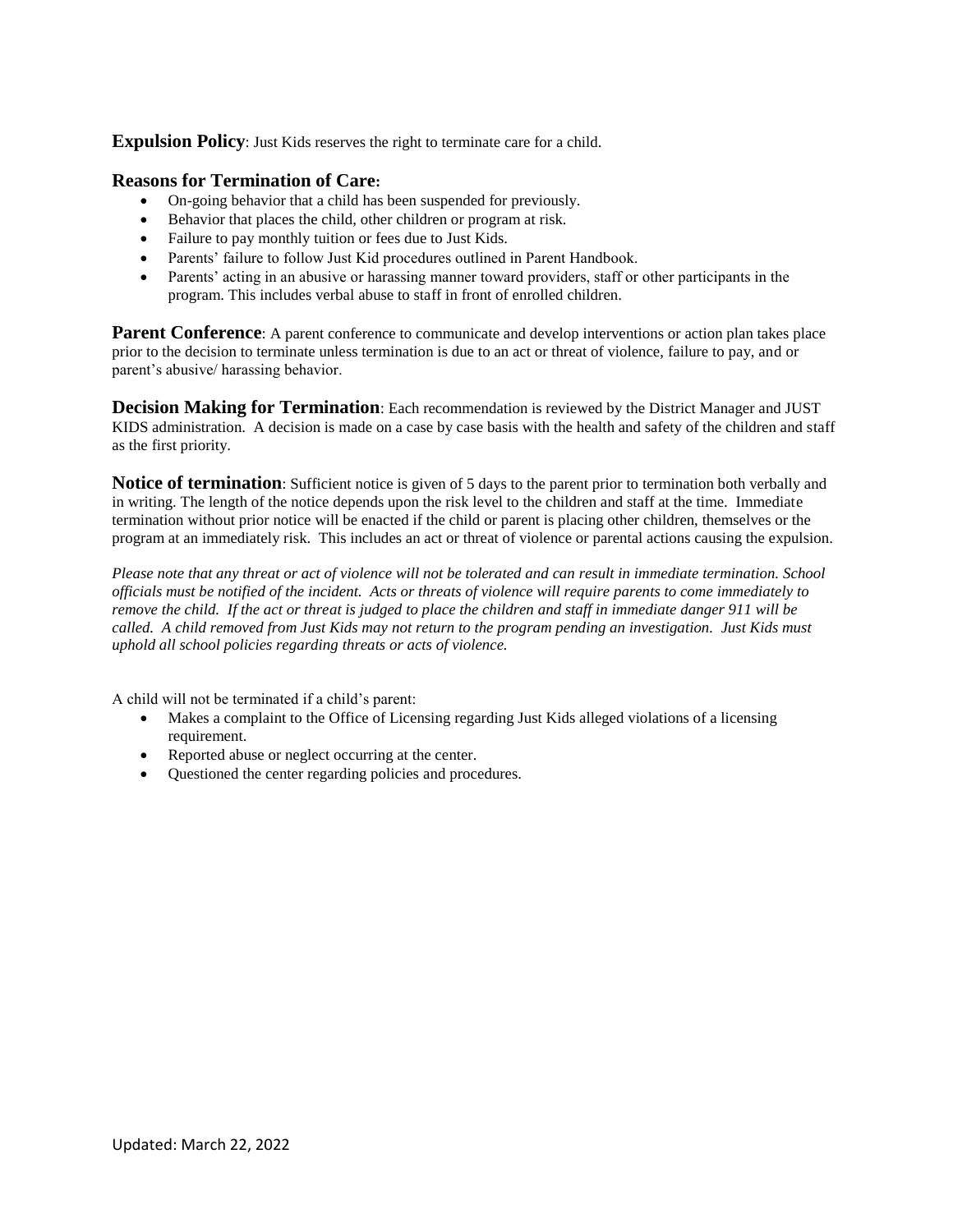#### **Archway Programs Just Kids Parent Communication/ Notification Policy**

#### **Policy:**

Just Kids uses face to face, phone calling, texting, individual/group emails to communicate all aspects of child care and operations needs to parents.

Parents and childcare providers communicate daily regarding all aspects of the program and child specific information informally at the time of drop off and pick up. The point person at each program for parent communication is the program Supervisor.

All communication related to the safety or wellbeing of a child is conducted either in person or talking directly with a parent over the phone. This includes communication of any behavioral incidents or injuries in the program.

Texting a parent is limited to responding to a parent text – that is not related to the safety or wellbeing of a child. (Such examples are to let a parent know that a text regarding who was going to pick up or a child absence was received.)

Parents are notified through a posted sign or flyer of any program events or needs. An example is to notify a parent of a Parent Participation activity coming up.

Individual or group emails are used to communicate business information to parents regarding tuition, deadlines, policies, or billing/collection needs.

Phone calls or emails are used to communicate individual specific information to parents regarding registration information, needed information, billing/collections, medication or other clarifications between the Just Kids Office and the parent.

The Just Kids website at [www.justkidsprograms.org](http://www.justkidsprograms.org/) is used to communicate information regarding Just Kids operations and individual programs. Included on the website are our Parent Handbook/ FAQ for parent reference at any time. This information is updated on an on-going basis.

Just Kids also provides the Parent Handbook and the required documents listed below as part of our registration process. The receipt of these documents is either signed for electronically through our on-line registration process or by hand as part of the paper registration.

- o Information to Parents Document
- o Policy on the Release of Children
- o Positive Guidance and Discipline Policy/ Expulsion Policy
- o Parent Communication/ Notification Policy
- o Sick Child/Communicable Disease Policy
- o Social Media Policy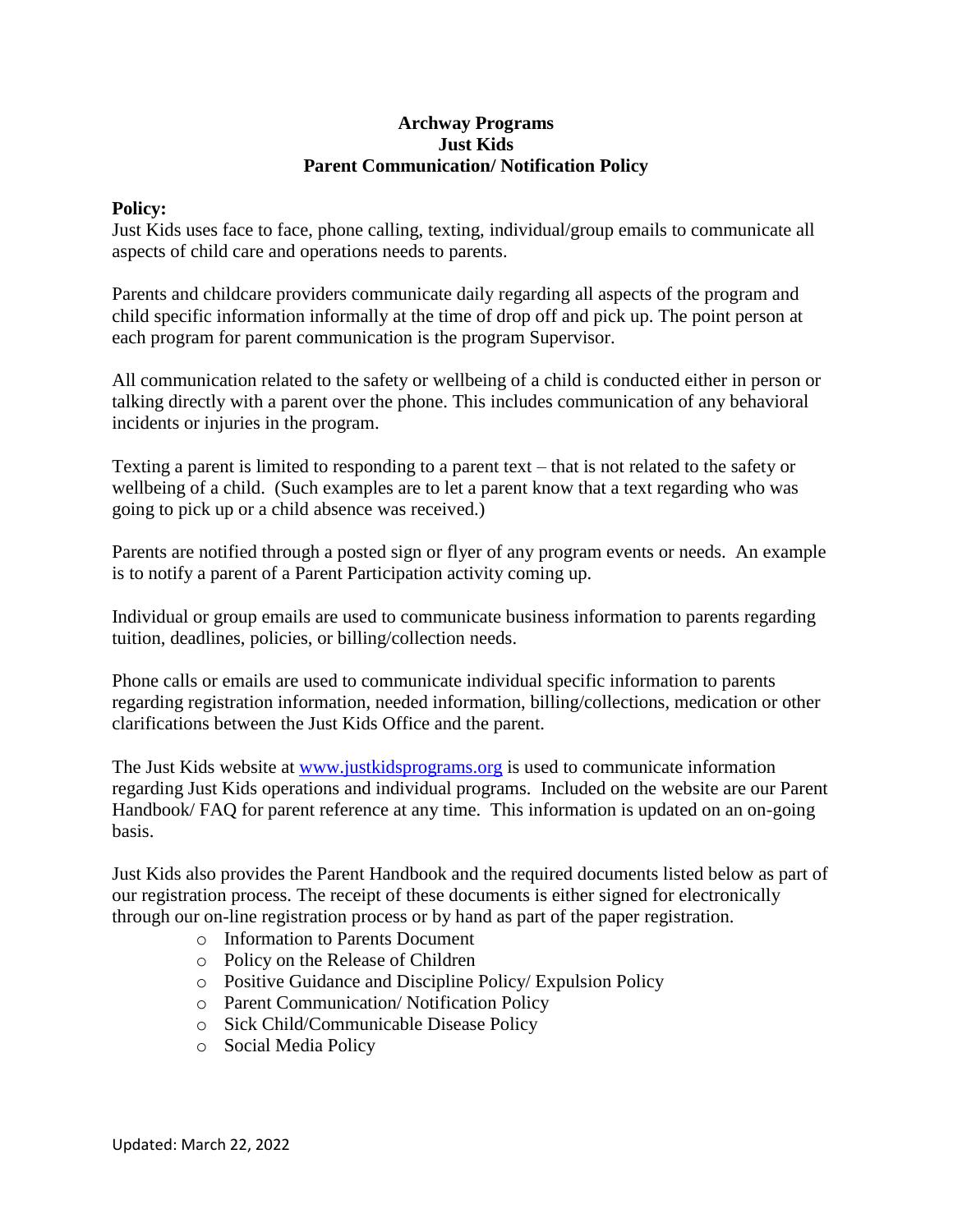# **Archway Programs Just Kids Program Sick Child/ Communicable Disease Policy**

The health and safety of children attending JUST KIDS is of primary concern to our staff. Just Kids must abide by all state regulations summarized below.

#### **Please Note:**

- *Medication:* Medication administration will only be made for children with special needs if failure to take the medication would jeopardize the child's health or prevent the child from attending childcare. Ex: inhalers and Epi-Pens. If your child fits into this category, there are additional procedures to be completed prior to enrollment. These procedures and forms can be obtained by calling Just Kids or on our website. *Please note: We do not have access to medications given to the school nurse.*
- No child who has displayed illness during the school day or at the time of program opening will be admitted to the program.

#### **Just Kids health practices include:**

- Exclusion of children and staff with infectious diseases until the contagion is no longer present.
- Frequent hand washing by staff and children.
- Appropriate handling of foods.

If a child exhibits any of the following symptoms, the child **cannot attend** the center. If such symptoms occur at the center, the child will be removed from the group, made comfortable and parents will be called to take the child home.

- Severe pain of discomfort
- Acute diarrhea
- Episodes of acute vomiting
- Lethargy
- Severe coughing
- Yellow eyes or jaundiced skin
- Red eyes with discharge
- Infected, untreated skin patches
- Difficult or rapid breathing
- Skin rashes in conjunction with fever or behavior changes
- Mouth sores with drooling
- **•** Stiff neck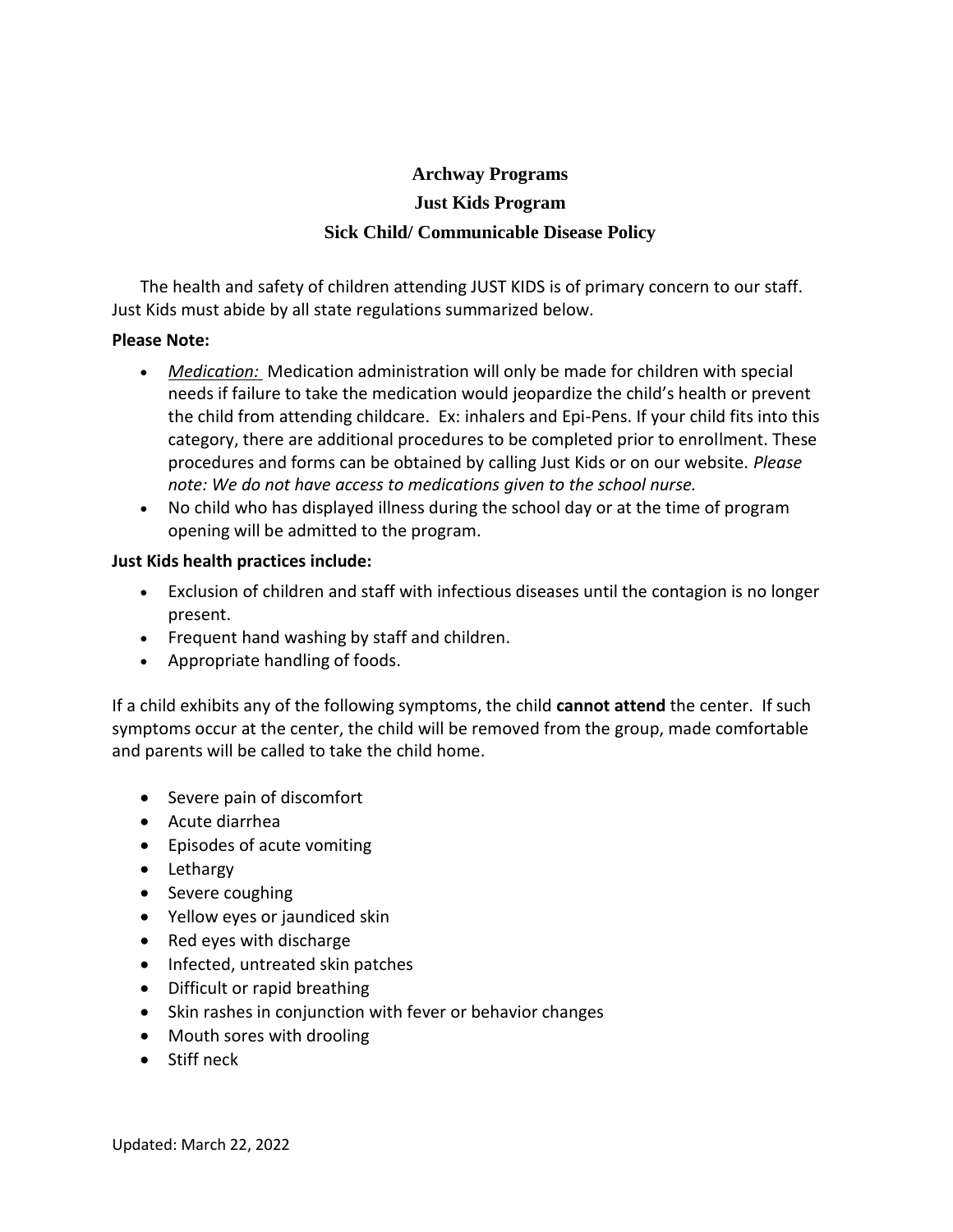Once the child is symptom-free, or has a health care provider's note stating that the child no longer poses a serious health risk to himself/herself or others, the child may return to the center unless contraindicated by local health department or Department of Health.

#### **EXCLUDABLE COMMUNICABLE DISEASES**

A child or staff member who contracts an excludable communicable disease may not return to the center without a health care provider's note stating that the child presents no risk to himself/herself or others. Just Kids reserves the right to require a physician's note to have a child return in other cases of health risks as well.

Note: If a child has chicken pox, a note from the parent stating that all sores have dried and crusted is required.

If a child is exposed to any excludible disease at the center, parents will be notified in writing.

### **COMMUNICABLE DISEASE REPORTING GUIDELINES**

Some excludable communicable diseases must be reported to the health department by the center. The Department of Health's Reporting Requirements for Communicable Diseases and Work Related Conditions Quick Reference Guide, a complete list of reportable excludable communicable disease, can be found at:

[http://www.nj.gov/health/cd/documents/reportable\\_disease\\_magnet.pdf.](http://www.nj.gov/health/cd/documents/reportable_disease_magnet.pdf)

# **TABLE OF EXCLUDABLE COMMUNICABLE DISEASES**

| <b>Respiratory</b><br><b>Illnesses</b> | <b>Gastrointestinal</b><br><b>Illnesses</b> | <b>Contact Illnesses</b> |
|----------------------------------------|---------------------------------------------|--------------------------|
| Chicken Pox*                           | Campylobacter*                              | Impetigo                 |
| German Measles*                        | Escherichia coli*                           | Lice                     |
| Hemophilus Influenza*                  | Giardia Lamblia*                            | <b>Scabies</b>           |
| Measles*                               | Hepatitis A*                                | Shingles                 |
| Meningococcus*                         | Salmonella*                                 |                          |
| Mumps*                                 | Shigella*                                   |                          |
| <b>Strep Throat</b>                    |                                             |                          |
| Tuberculosis*                          |                                             |                          |
| Whooping Cough*                        |                                             |                          |
|                                        |                                             |                          |

\*REPORTABLE DISEASES THAT WILL BE REPORTED TO THE HEALTH DEPARTMENT BY THE CENTER.